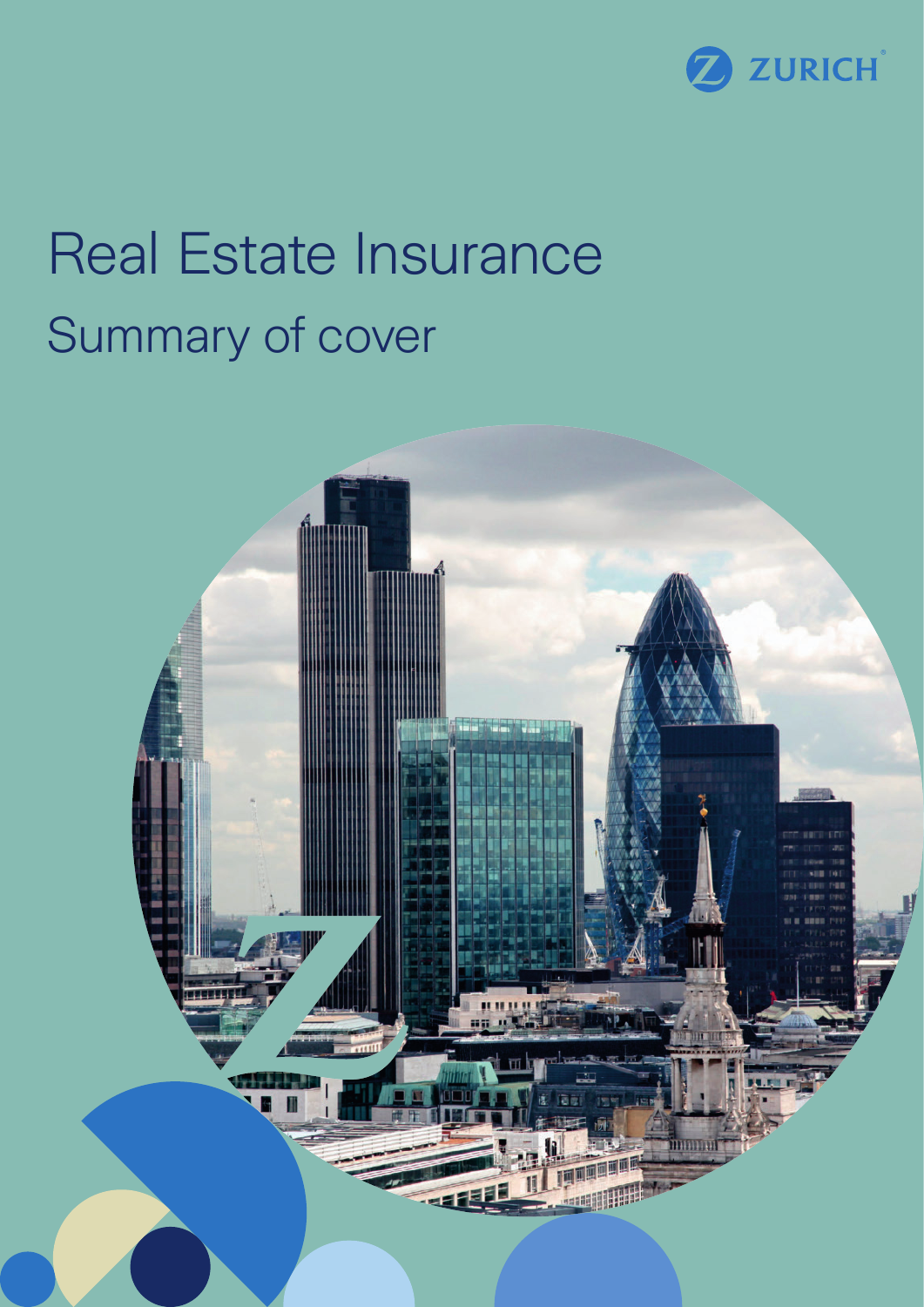This leaflet provides a summary of the significant features, benefits and limitations of the cover provided by the Zurich Insurance plc Real Estate Insurance policy. The full terms, conditions and exclusions are shown in the policy document. If you want to see full details of the cover, please refer to the policy document.

## Type of insurance and cover

This policy is designed for all property owners and managing agents insuring portfolios of let property and cover can be tailored for the types of property insured.

The standard duration of this non-investment insurance contract is 12 months.

## Material Damage (if selected)

- A wide definition of buildings, including the costs of repairing and clearing drains, yards, car parks, street furniture, pipes and cables and an amount of landlords' contents.
- Indemnity or Reinstatement with a number of options of inflation protection.
- Comprehensive range of selectable perils.
- EU and Public Authorities' requirements, providing for additional costs of complying with such requirements including undamaged portions of the property and in respect of water supply equipment which supplies the sprinkler installation.
- Loss of market value, allows for optional payment of a cash settlement.

### Business Interruption (if selected)

- A wide definition of rent, including service charges and income derived from the letting of the premises or services that you provide to your tenants or visitors.
- An automatic uplift in the estimated rental income by 100% to reflect mid-term rent reviews.
- Extra expenses reasonably incurred to minimise disruption to the business and consequent loss of rental income.

Definition of loss can be extended to include the following events, subject to an inner limit that will be detailed in the Schedule:

- Action of Competent Authorities, prevention of access to the premises as a result of police or other authorities actions
- Anchor Tenant, the effects on rental value of other units in your property as a consequence of damage to the area used by a key occupier
- Legionellosis, prevention on the use of the premises following an order or advice of an appropriate authority following an outbreak
- Loss of Attraction, the effects on rental value of your property as a consequence of damage to another property (not necessarily in your ownership) within a one mile radius
- Managing Agents, damage at your managing agents premises that prevents the collection of outstanding rents
- Named Diseases, Murder, Suicide or Rape, prevention on the use of the premises following the order of an appropriate authority following an outbreak or event
- Prevention of Access, the prevention of access to your property following damage within a one mile radius that prevents such access
- Public Utilities, loss arising from the inability to use your premises following an interruption in the supply of Water, Gas, Electricity and telecoms
- Unlawful Occupation, loss resulting from being unable to access your premises due to unlawful occupancy by a third party.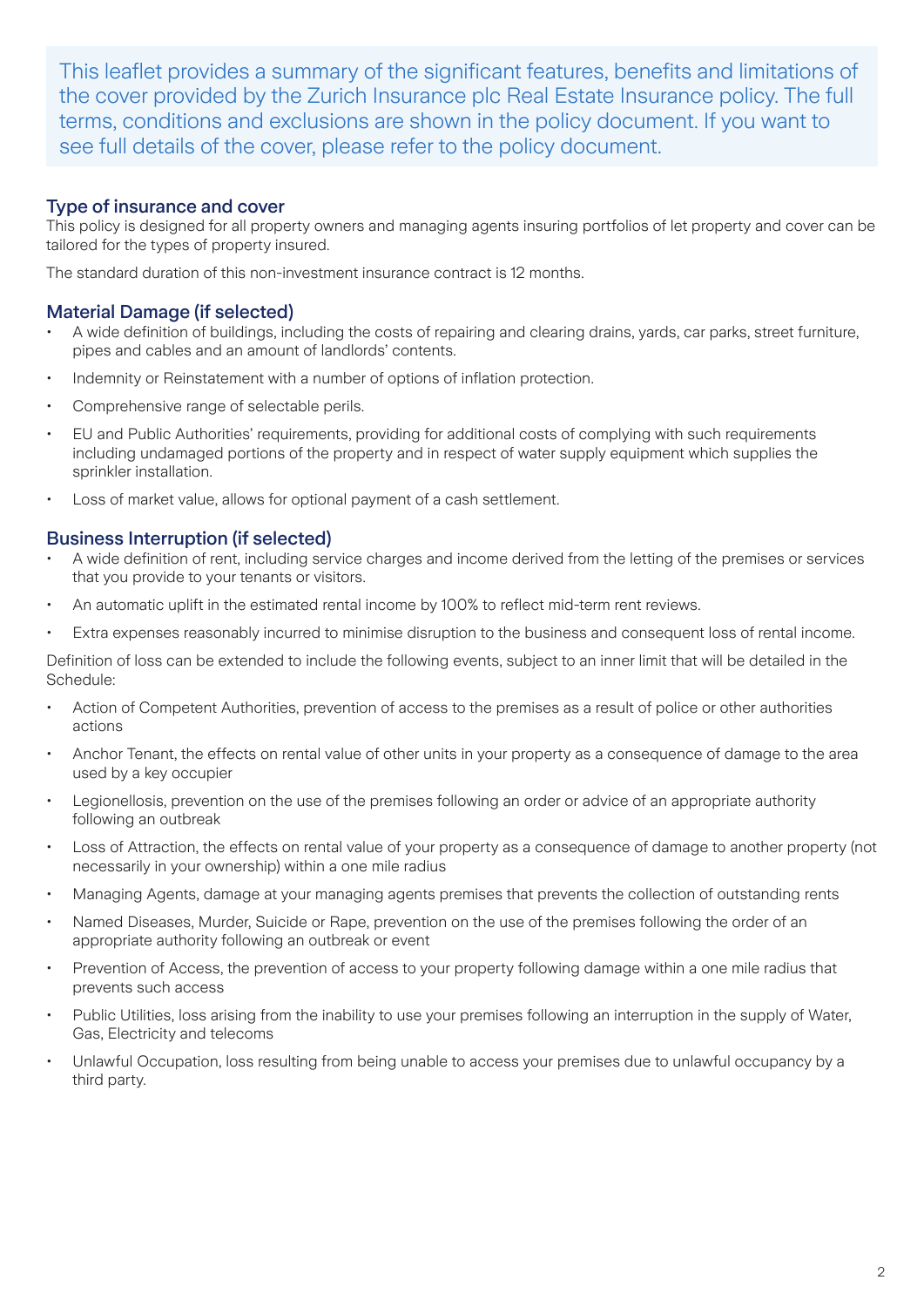## Material Damage and Business Interruption (if selected)

When these sections are operative the cover provided is automatically extended to include a wide range of additional covers and contingencies. There are also a number of optional covers that may be individually selected.

Details of these extensions are clearly shown in the policy wording under the appropriate headings to which the enhancements refer.

These enhancements are grouped under the following categories:

- General Clauses, addressing a disparate range of essential covers
- Adaptation Clauses, addressing Green issues, climate change and the effects thereof
- Contingent covers, addressing inadvertent shortfalls in cover, omissions and unforeseen circumstances
- Contract Works, addressing all issues relating to building and improvement works and development properties
- Interested parties, addressing the requirements of third parties who have an interest in the insurance, including (inter alia) lenders, tenants, freeholders and managing agents
- Legal Contingencies, addressing liabilities or loss arising from situations such as a defective title, restrictive covenant or chancel liability
- Residential Buildings, addressing those requirements and covers specific to residential properties.

#### Important Conditions

- Condition of average applies to each individual property. This is, however, waived entirely if the insured undertakes a valuation programme as detailed in the policy.
- Security under the control of the insured must be in full operation when the premises are unattended and keys etc removed from the premises.
- Cover on vacant buildings is subject to meeting security and management standards.

#### Significant or unusual exclusions or limitations

- Riot or civil commotion in Northern Ireland.
- Pollution or contamination, unless arising from an insured event and is sudden and unforeseen.
- Terrorism cover is excluded, but can be bought back as an optional cover.
- Computer virus, hacking or denial of service attack, or similar event.

## Property Owners' Liability (if selected)

Provides cover in respect of all sums which the Insured becomes legally liable to pay as compensation to third parties for accidental injury or damage, including Legal liability arising out of products sold.

Definition of loss extended to include the following events, but may be subject to an inner limit that will be detailed in the Schedule:

- Indemnity to principals, directors and employees
- Legal costs relating to a claim, in addition to the limit of liability
- Cover includes liabilities incurred in connection with:
	- Defective Premises Act 1972
	- Data Protection legislation, up to an inner limit that will be detailed in the Schedule
- Cover includes legal costs and expenses incurred in the defence of criminal charges brought under the:
	- Health and Safety at Work etc. Act 1974
	- Food Safety Act 1990
	- Consumer Protection Act 1987
	- Corporate Manslaughter and Corporate Homicide Act 2007
- Environmental clean up costs
- Liability to pay compensation for wrongful arrest
- Liability to pay compensation for obstruction, trespass or nuisance
- Claims rising from the insured operating a valet parking service.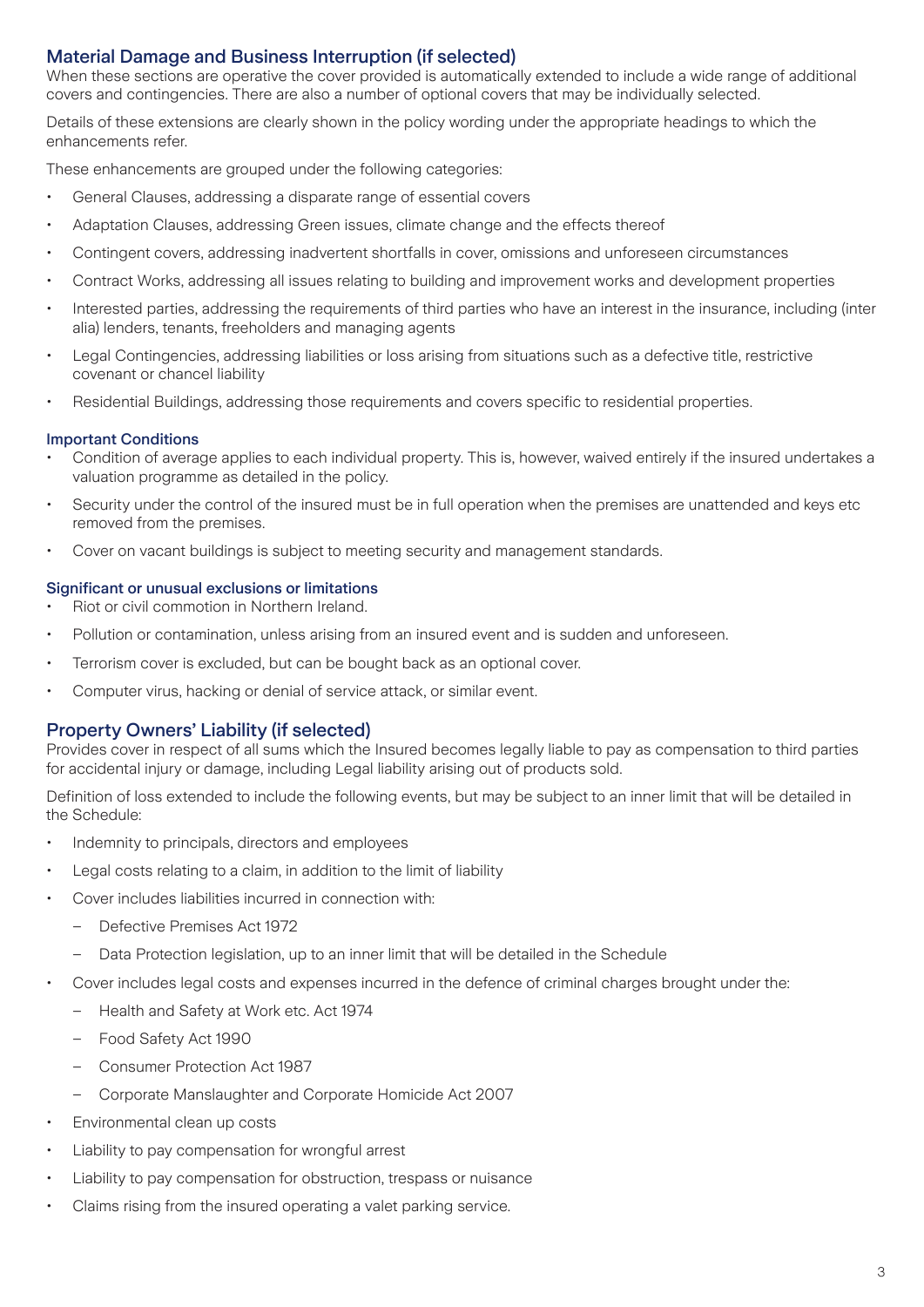#### Significant or unusual exclusions or limitations

- Asbestos, although this cover can be considered upon request.
- Cyber.
- Terrorism cover is limited to £5 million or the limit of liability selected whichever is lower, although an increase may be considered upon request.
- The first £250 of and claim for third party property damage.
- Defective work.
- Products knowingly sold for aircraft industry.
- Products knowingly exported to the USA or Canada.
- Product guarantee, repair or recall.
- Liquidated or punitive damages.
- Professional advice.

## Employers' Liability (if selected)

Protects employers against damages and legal costs which come about as a result of employees suffering an injury or disease due to, and during, their employment.

- Standard cover provides protection for legal liability world-wide for damages and legal costs of up to £10 million.
- Indemnity limits of up to £25 million available upon request.
- Covers employees temporarily working overseas.
- Indemnity for any director or employee if a claim is made against them personally.
- Indemnity to principal.
- Private work carried out for directors or executives.
- Legal costs including those arising from criminal charges brought under the Health and Safety at Work and Corporate Manslaughter and Corporate Homicide Acts.

#### Exclusions for Employers' Liability

- Cover for any employee on any offshore installation or support or accommodation for any offshore installation.
- Cover for any employee who is in transit to, from, or between any offshore installation or support or accommodation vessel for any offshore installation.
- Terrorism cover is restricted to £5 million.

## General exclusions

- Communicable diseases.
- Date related performance and functionality.
- Nuclear and war risks.

#### Insurance Act 2015

This policy is compliant with the principles of the Insurance Act 2015 law reforms. It also incorporates an 'opt out' which aims to promote good customer outcomes. We have opted-out of the 'proportionate reduction of claim remedy' available to insurers under the Act. This means that in cases of non-disclosure or misrepresentation by a commercial insured which are neither deliberate nor reckless, if we would have charged an additional premium had we known the relevant facts, we will charge that premium and pay any claims in full rather than reducing claims payments in proportion to the amount of premium that would have been charged. We will apply the same approach where a consumer insured has made a misrepresentation which is neither deliberate nor reckless.

We believe that our 'additional premium approach' should, in most situations, be more favourable to our customers when compared to the proportionate reduction of claim remedy. Our additional premium approach does not affect our right to apply the other remedies available under the Act for non-disclosure or misrepresentation.

## Cancellation rights

This policy does not entitle you to a cooling-off period.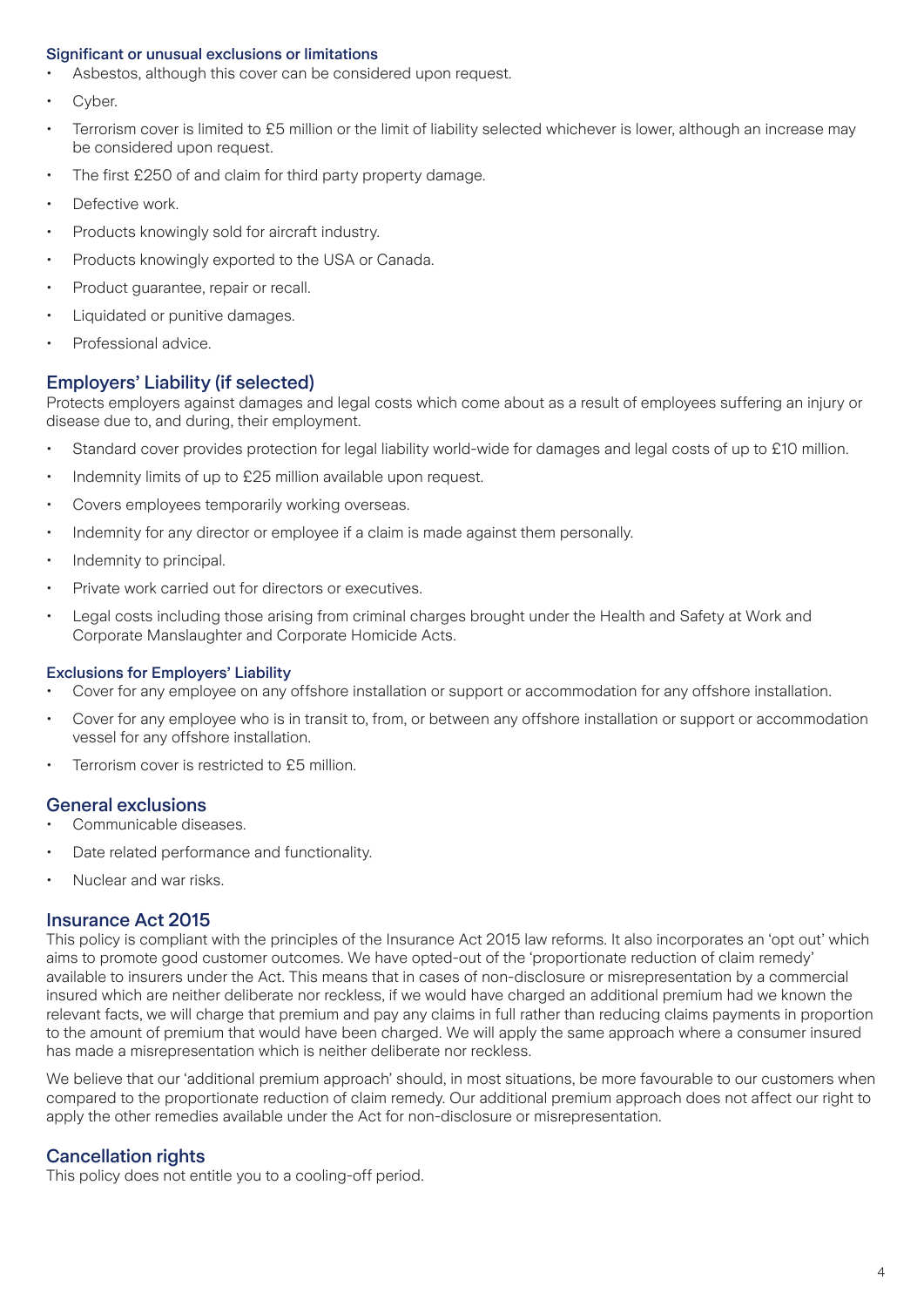## Claims

Unless you have been given different claims contact details by your broker or insurance intermediary then please contact us as follows:



To make a claim online visit: www.zurich.co.uk/business/claims



Call us on: 0800 302 9055

We can process a claim by you simply calling with the following details:

- your name and company details
- the policy number.

### Rehabilitation Claims Services (available to Employers' Liability customers only)

Our Rehabilitation team offer an innovative approach to acute injury management, proactively treating injuries to prevent chronicity and long-term absence, helping your employees return to work sooner. Treatments offered can include physiotherapy, hand therapy, psychological therapy, diagnostic imaging and surgical solutions.

Our service is suitable for most injuries arising from workplace incidents and offers immediate access to professional medical expertise. Our rehabilitation service can help you reduce the costs of injuries and accidents at work by ensuring employees access appropriate and timely treatment.

Rehabilitation can help manage a claim and mitigate your losses as a faster recovery enables quicker settlement, less exaggeration of symptoms and reduction in the average number of days lost.



To make a claim online visit: https://liabilityclaims.zurich.co.uk/link/portal/mmc



Call us on: 0121 697 8740 or 0121 697 8742



Email us on: mmc@uk.zurich.com

#### Our complaints procedure

We are committed to providing a high level of customer service. If you do not feel we have delivered this, we would welcome the opportunity to put things right for you.

Many concerns can be resolved straight away. Therefore in the first instance, please get in touch with your usual contact at Zurich or your broker or insurance intermediary, as they will generally be able to provide you with a prompt response to your satisfaction. Contact details will be provided on correspondence that we or our representatives have sent you.

If we can resolve your complaint to your satisfaction within the first few days of receipt, we will do so. Otherwise, we will keep you updated with progress and will provide you with our decision as quickly as possible.

If you are not happy with the outcome of your complaint, you may be able to ask the Financial Ombudsman Service to review your case.

We will let you know if we believe the ombudsman service can consider your complaint when we provide you with our decision. The service they provide is free and impartial, but you would need to contact them within 6 months of the date of our decision.

More information about the ombudsman and the type of complaints they can review is available via their website www.financial-ombudsman.org.uk.

You can also contact them as follows:

Post: Financial Ombudsman Service, Exchange Tower, London, E14 9SR

Telephone: 08000 234567 (free on mobile phones and landlines)

Email: complaint.info@financial-ombudsman.org.uk

If the Financial Ombudsman Service is unable to consider your complaint, you may wish to obtain advice from the Citizens Advice Bureau or seek legal advice.

#### The Financial Services Compensation Scheme (FSCS)

We are covered by the Financial Services Compensation Scheme (FSCS) which means that you may be entitled to compensation if we are unable to meet our obligations to you. Further information is available on www.fscs.org.uk or by contacting the FSCS directly on 0800 678 1100.